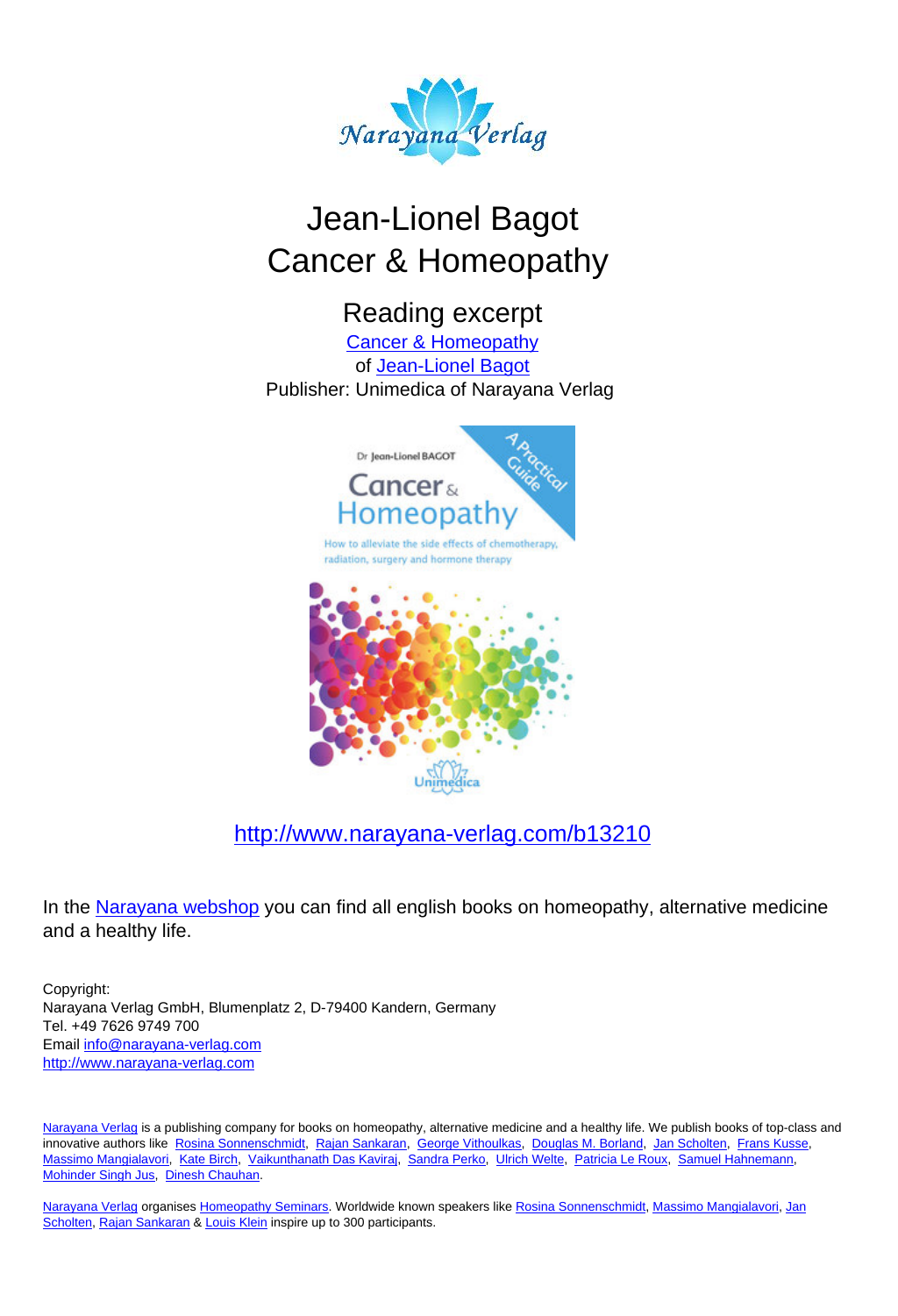# Table of Contents

**IV**

| <b>About the Author &amp; Translator's Note</b>              | VI               |
|--------------------------------------------------------------|------------------|
| <b>Acknowledgements</b>                                      | VII              |
| <b>Preface</b>                                               | VIII             |
| <b>Introduction</b>                                          | 1                |
| <b>Warning</b>                                               | $\boldsymbol{A}$ |
| <b>Homeopathy and Cancer</b>                                 | 5                |
| At the Time of Disclosure                                    | 11               |
|                                                              |                  |
| Homeopathic Medicines at the Time of Disclosure  17          |                  |
| <b>Surgery</b>                                               | 23               |
|                                                              |                  |
|                                                              |                  |
| Homeopathic Protocols According to the Type of Operation  33 |                  |
| Therapeutic Diagram for Surgical Support 38                  |                  |
| Chemotherapy                                                 | 49               |
|                                                              |                  |
|                                                              |                  |
|                                                              |                  |
|                                                              |                  |
|                                                              |                  |
|                                                              |                  |
|                                                              |                  |
| Neurological Disorders (Nervous Disorders) 99                |                  |
|                                                              |                  |
|                                                              |                  |
|                                                              |                  |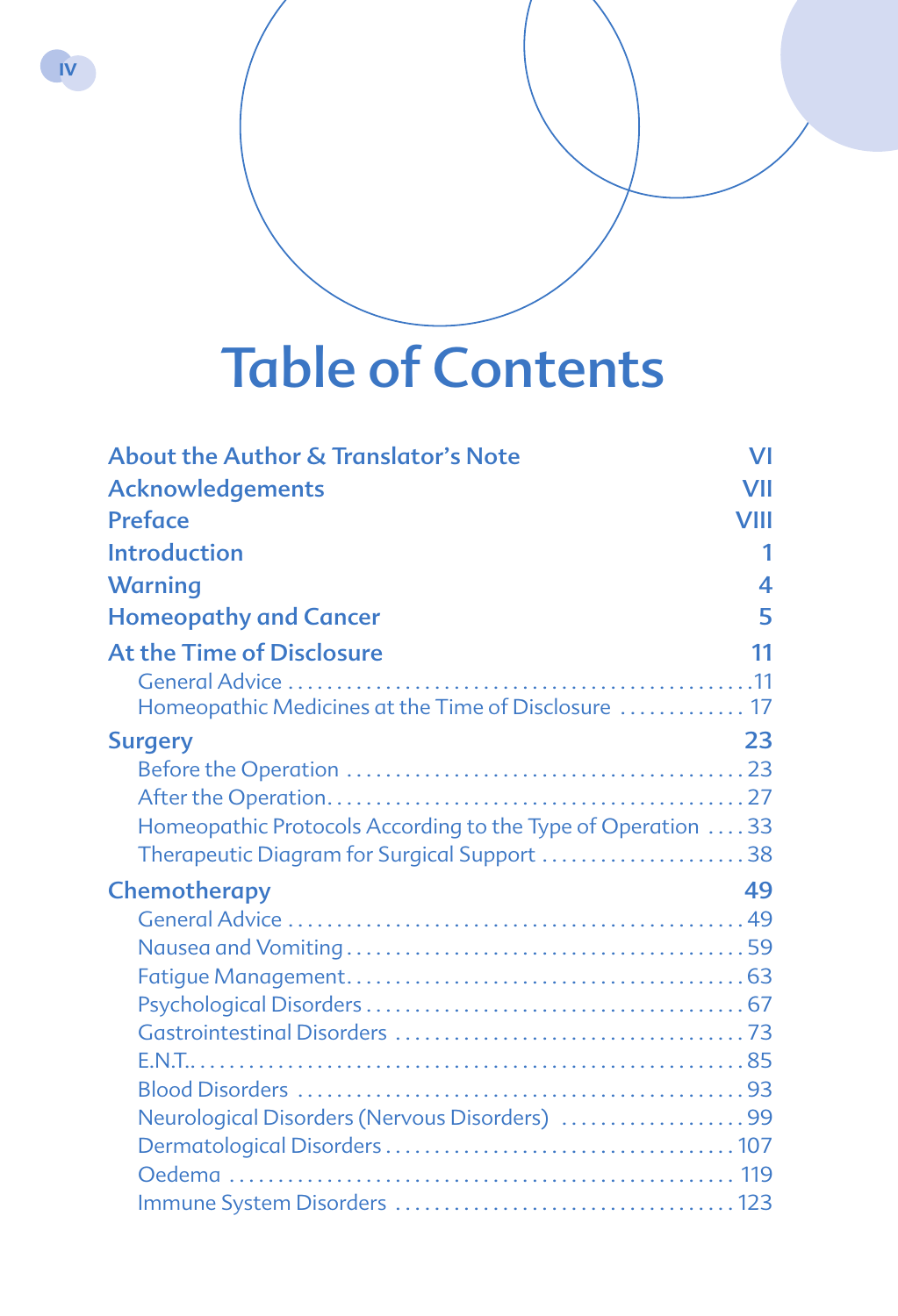# Gynaecological and Sexual Disorders . . . . . . . . . . . . . . . . . . . . . . . . . 131 Urinary Tract Disorders . . . . . . . . . . . . . . . . . . . . . . . . . . . . . . . . . . . . . . 139 Disorders of the Respiratory System ............................ 147 Cardiovascular Disorders . . . . . . . . . . . . . . . . . . . . . . . . . . . . . . . . . . . . . 151 Eye Disorders . . . . . . . . . . . . . . . . . . . . . . . . . . . . . . . . . . . . . . . . . . . . . . . . 159 Side Effects of Corticotherapy . . . . . . . . . . . . . . . . . . . . . . . . . . . . . . . . 161 Hetero-Isotherapy 163 **Homeopathic Support Protocols** 175 For Chemotherapy . . . . . . . . . . . . . . . . . . . . . . . . . . . . . . . . . . . . . . . . . . . 175 For Targeted Therapies . . . . . . . . . . . . . . . . . . . . . . . . . . . . . . . . . . . . . . . 193 Radiotherapy 201 General Advice . . . . . . . . . . . . . . . . . . . . . . . . . . . . . . . . . . . . . . . . . . . . . . 201 According to the Location of Irradiation...........................207 Brachytherapy . . . . . . . . . . . . . . . . . . . . . . . . . . . . . . . . . . . . . . . . . . . . . . 229 **Hormone Therapy 231** For Men . . . . . . . . . . . . . . . . . . . . . . . . . . . . . . . . . . . . . . . . . . . . . . . . . . . . . 231 For Women . . . . . . . . . . . . . . . . . . . . . . . . . . . . . . . . . . . . . . . . . . . . . . . . . 233 Pain Management 243 Palliative Care 253 Do not be afraid of Palliative Care . . . . . . . . . . . . . . . . . . . . . . . . . . . 253 The "Must Have" . . . . . . . . . . . . . . . . . . . . . . . . . . . . . . . . . . . . . . . . . . . . 261 After Treatment 269 How to Use Homeopathy 273 Conclusion 285 Medical Vocabulary 286 Bibliography 294 Index 298 By Symptoms . . . . . . . . . . . . . . . . . . . . . . . . . . . . . . . . . . . . . . . . . . . . . . 298 By Homeopathic Medicine . . . . . . . . . . . . . . . . . . . . . . . . . . . . . . . . . . 304 By Chemotherapy . . . . . . . . . . . . . . . . . . . . . . . . . . . . . . . . . . . . . . . . . . 309 By Type of Cancer . . . . . . . . . . . . . . . . . . . . . . . . . . . . . . . . . . . . . . . . . . . . 310 Adresses 311

**V**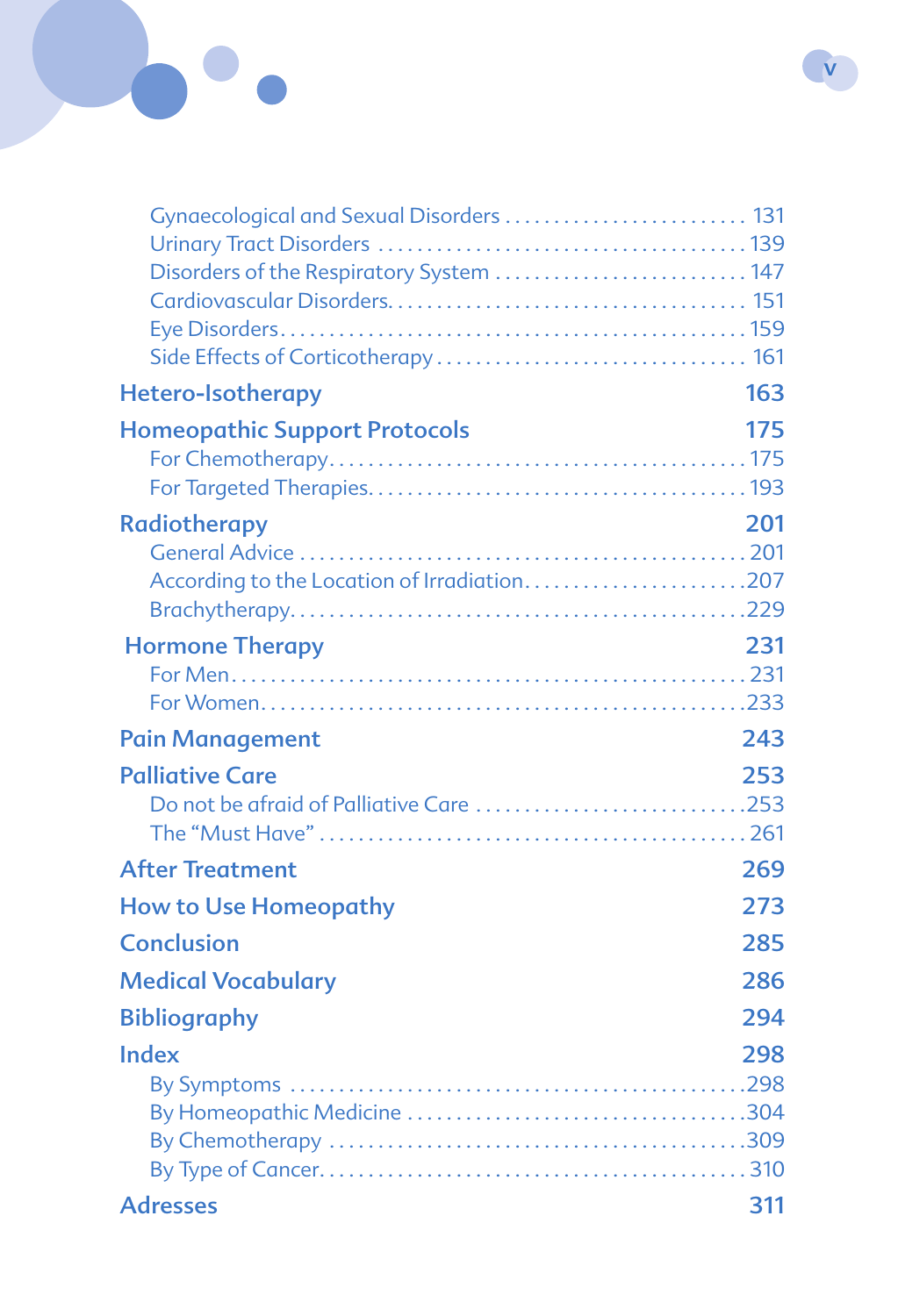# Introduction

The medical management of cancer patients throughout the world has improved in the last ten years and taken on a whole new dimension for the benefit of patients. It significantly humanises the treatment and puts the relati world has improved in the last ten years and taken on a whole new dimension for the benefit of patients. It significantly humanises the treatment and puts the relationship between doctor and patient on a more equal footing.

## First French Cancer Plan

It makes it possible to access all information, which might help the sick person understand their treatment and their illness, "*so that patients who so wish can be involved in their fight against the disease*". A real revolution has begun. The patient is really the central concern of the system of care, which has to *"provide patient support to the whole person, beyond technical protocols, through the development of complementary and palliative care"* [Cancer Plan 2003-2007]. We have been particularly interested in these two notions of wholeness and complementary care, since they are part of homeopathic care as practised for over two centuries…

#### Supportive care\*

Meanwhile, the concept of "supportive care" originally devised in the United States at the turn of the century, arrived in Europe and has gradually been accepted in the oncology community. Supportive care can be defined as *"all necessary care and support to patients alongside specific treatments, when they exist, throughout a serious illness*" [Krakowski et al. 2004].

To summarise and simplify, "supportive care" involves all the care the patient may need to treat the side effects caused both by the development of the disease and by treatments with curative intent that will be prescribed within a holistic approach to the patient with a view to enhancing his quality of life [Dauchy S. 2005].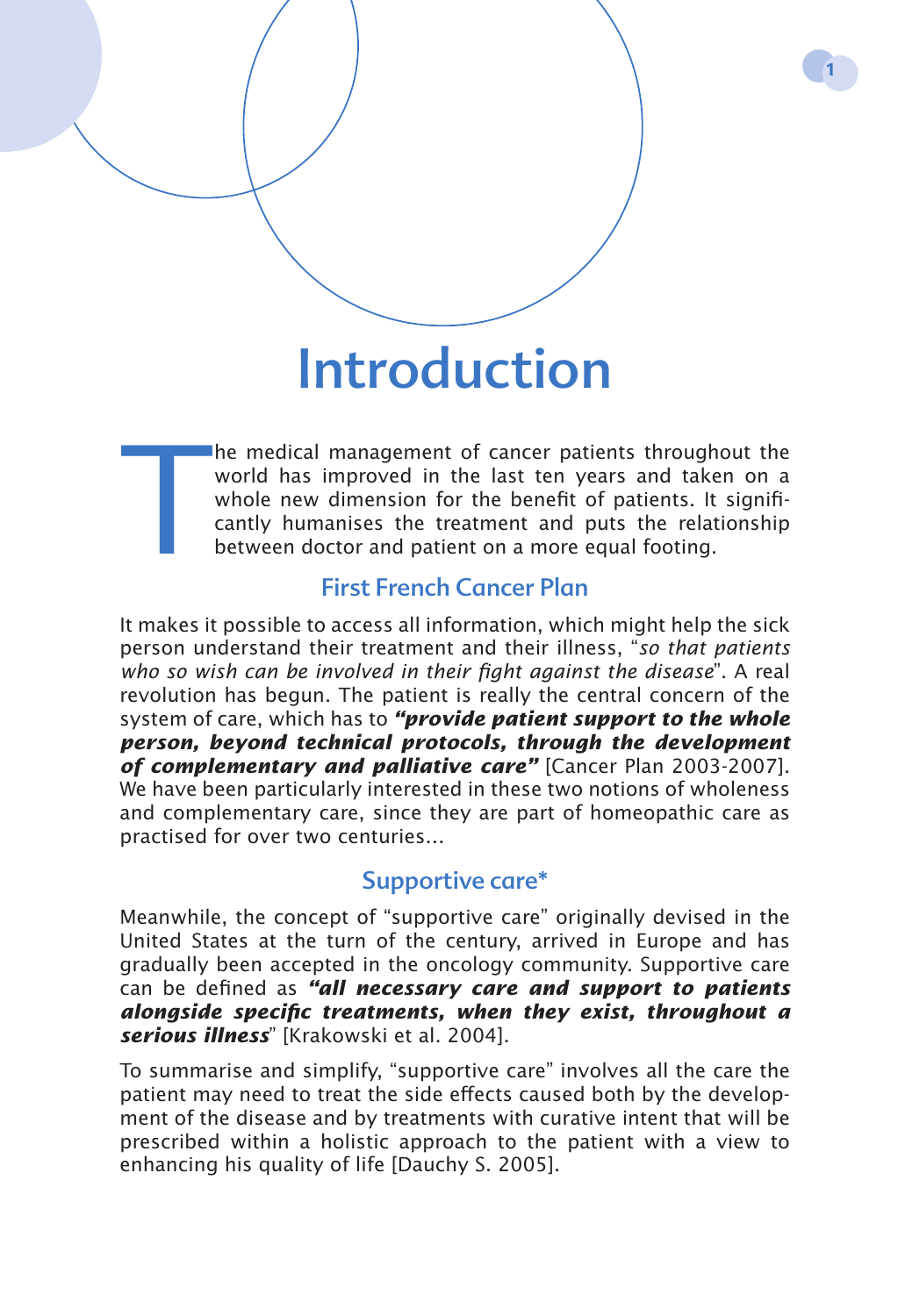## A homeopath in oncology!

While I was studying oncology at the Alexis Vautrin Centre for cancer treatment in Nancy, France and then at the Institut Gustave Roussy in Villejuif near Paris, I soon realised the role homeopathy could play in supportive care and the benefit it could bring patients if integrated within Cancer Centres.

But where and how, that was the question! Everything would have to be organised from scratch. The stakes were high but the results went beyond my expectations. It all happened fairly quickly. In 2006, shortly after I graduated, Professor Jean-Philippe Brettes invited me to join the **senology department at the University Hospitals of Strasbourg, France** in order to run the first homeopathic supportive care clinic.

### A tremendous group dynamic

At the same time, Jean-Philippe Wagner, a radio oncologist and an ardent proponent of integrative medicine, invited me to join the dynamic team at Strasbourg Liberal Oncology Clinic at Sainte-Anne's hospital. My presence at the point of treatment enabled me to better understand patients' needs and to respond quickly in case of side effects. Discussions and constant conversations with other caregivers led to a truly holistic approach in patient care and developed my understanding of their practical needs during treatment. Still under the leadership of JP Wagner, we created the association "**Cathy's smile**" to develop supportive care and make it accessible to all. Gradually, a synergy took place in Strasbourg. A real "school" of supportive care was created around a group of professionals who met regularly within the local cancer network.

#### A homeopath in palliative care

In 2010, I joined the *palliative care team of All Saints hospital* at the instigation of Véronique Vignon, an innovative and enthusiastic figure in palliative care in Strasbourg. The practice of homeopathy in this department was non-existent as very few studies existed on the subject. It had to be created from nothing. We were surprised at the positive response of health care workers and at the demand of patients for homeopathy. In palliative care, *even* more than elsewhere, the whole patient is taken into account in his every dimension: physical, mental, spiritual, social, artistic... Homeopathy logically had a role to play.

#### An ongoing experiment

With nearly four thousand homeopathy consultations per year in supportive care, my experience rapidly grew, the therapeutic indications were verified and the choice of medicines improved which led to better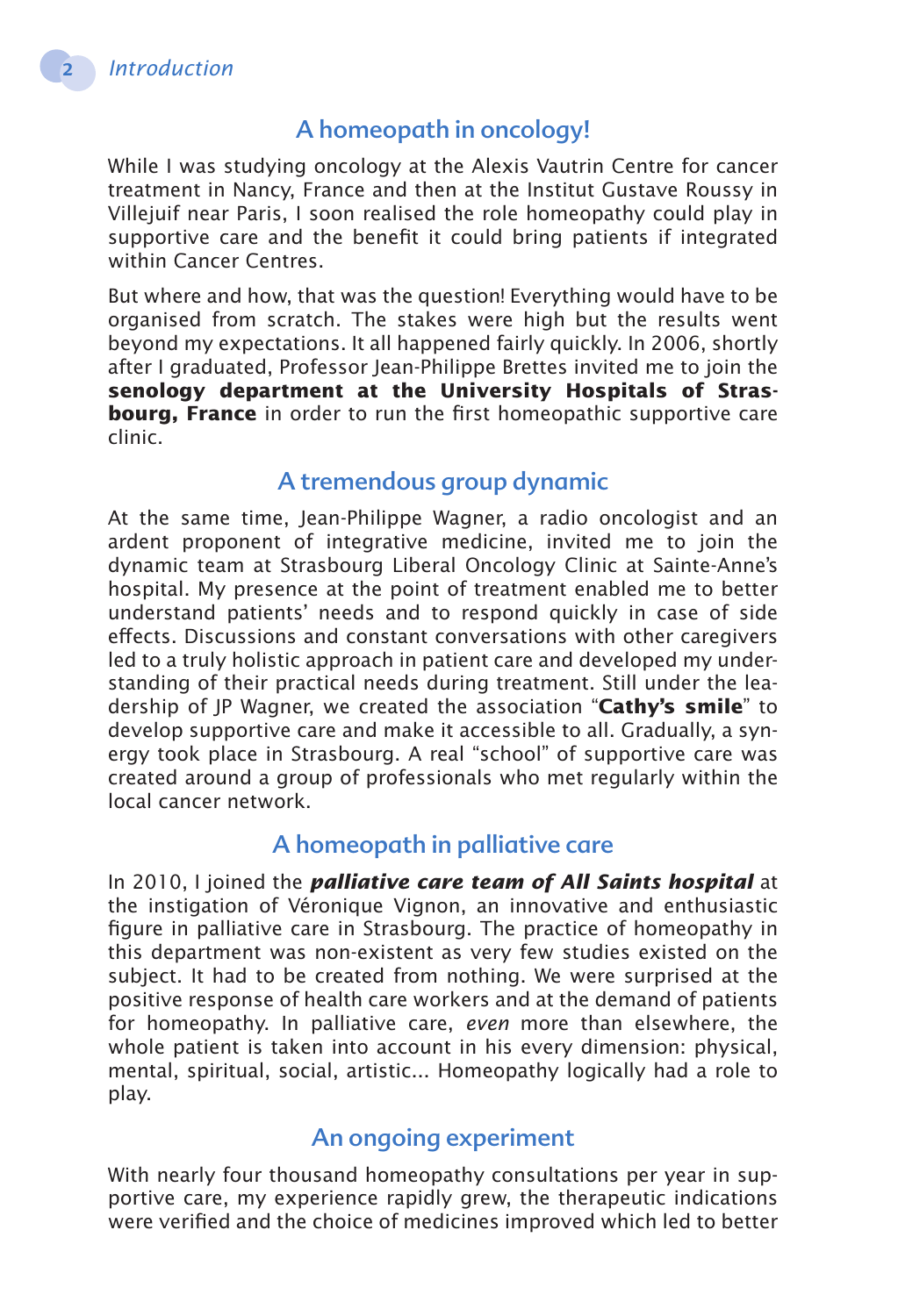outcomes. From the beginning, homeopathy seemed to perfectly meet the expectations of patients and of my colleagues. It complements the other skills in a process of care and support of the person, without the risk of side effects or interaction with other treatments.

In the light of this experience, I will suggest throughout this book that you discover the possibilities and specific therapeutic indications for homeopathy in cancer.

I will also discuss the various homeopathic treatments required at diagnosis, surgery, chemotherapy, targeted therapy, radiotherapy, hormonal therapy and post-treatment stages. I will then consider the management of pain, fatigue and palliative care. There is also a ground-breaking section dealing with hetero-isotherapy of chemotherapies.

I chose to use the term "medicine" rather than the more traditional term "remedy" because in France since 1965 homeopathic products are recognised by the French pharmacopoeia as medicine and manufactured in the same conditions.

In order to simplify matters in this practical guide, I shall use the most commonly available potency formulations (remedy dosage forms): the pill form (take 3 pills at a time), the granule form (take about 8 at a time), the tablet form (take one at a time) or the oral liquid form (take 10 drops at a time). What matters is not so much the presentation as the medicine itself but to keep them in your mouth for at least 30 seconds and allow them to dissolve under your tongue. In the same way if you don't easily find a 12C dilution you can use a 30C instead.

For more information, see the last chapter "How to use homeopathy".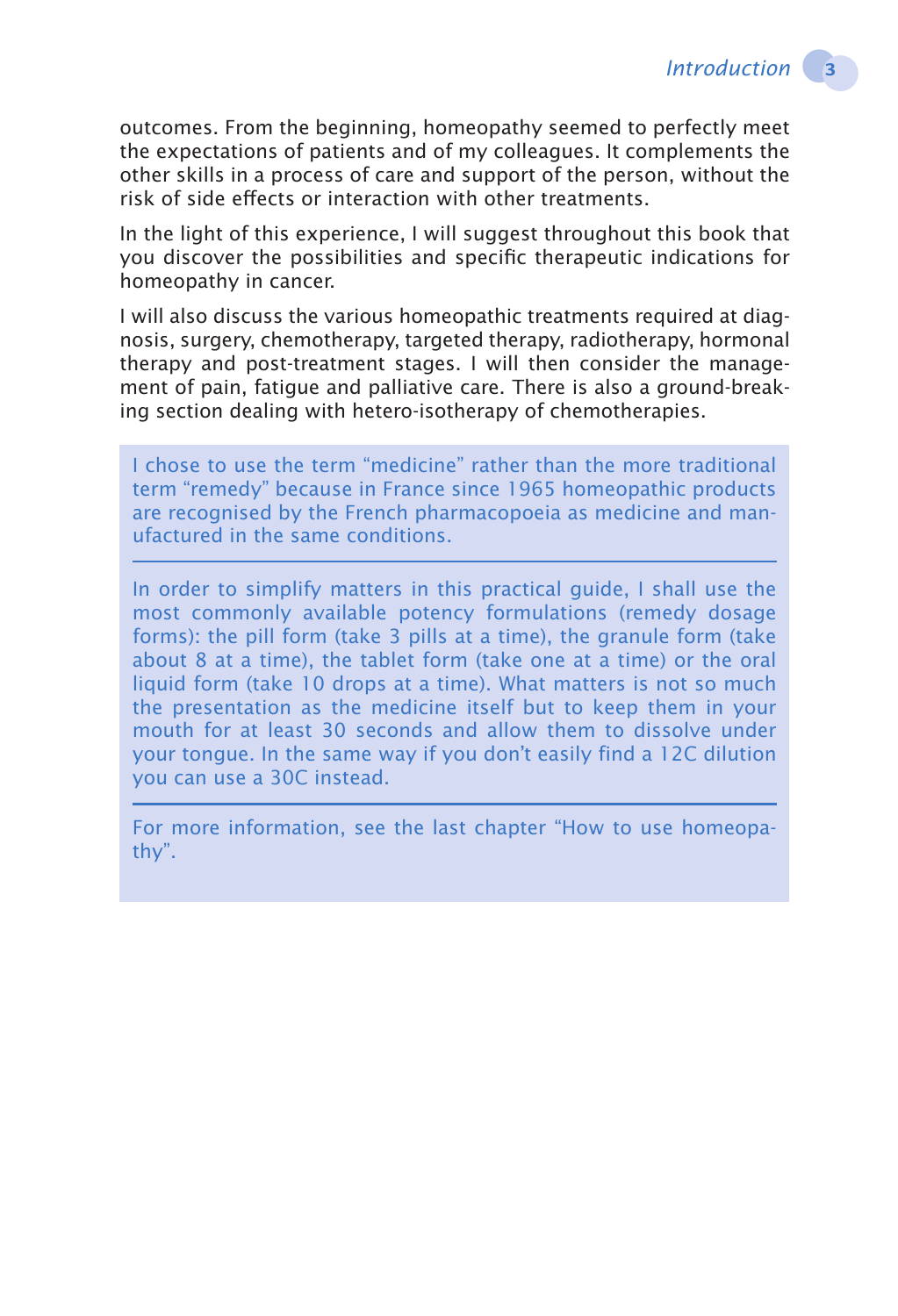#### **WARNING**

**4** *WARNING* 

Homeopathy is not a cure for cancer!

On no account should homeopathic medicines be taken instead of the anti-cancer treatments prescribed by oncologists.

However, homeopathy can support and improve the general well-being of patients during cancer treatment while at the same time reducing its side effects.

There is no parallel or alternative medicine in oncology. Homeopathy in cancer care is always a complementary treatment.

If a symptom persists in spite of a homeopathic remedy, do consult your doctor.

**The therapeutic indications given in this book should NEVER replace consulting a doctor when needed, or following the treatment he might prescribe.**

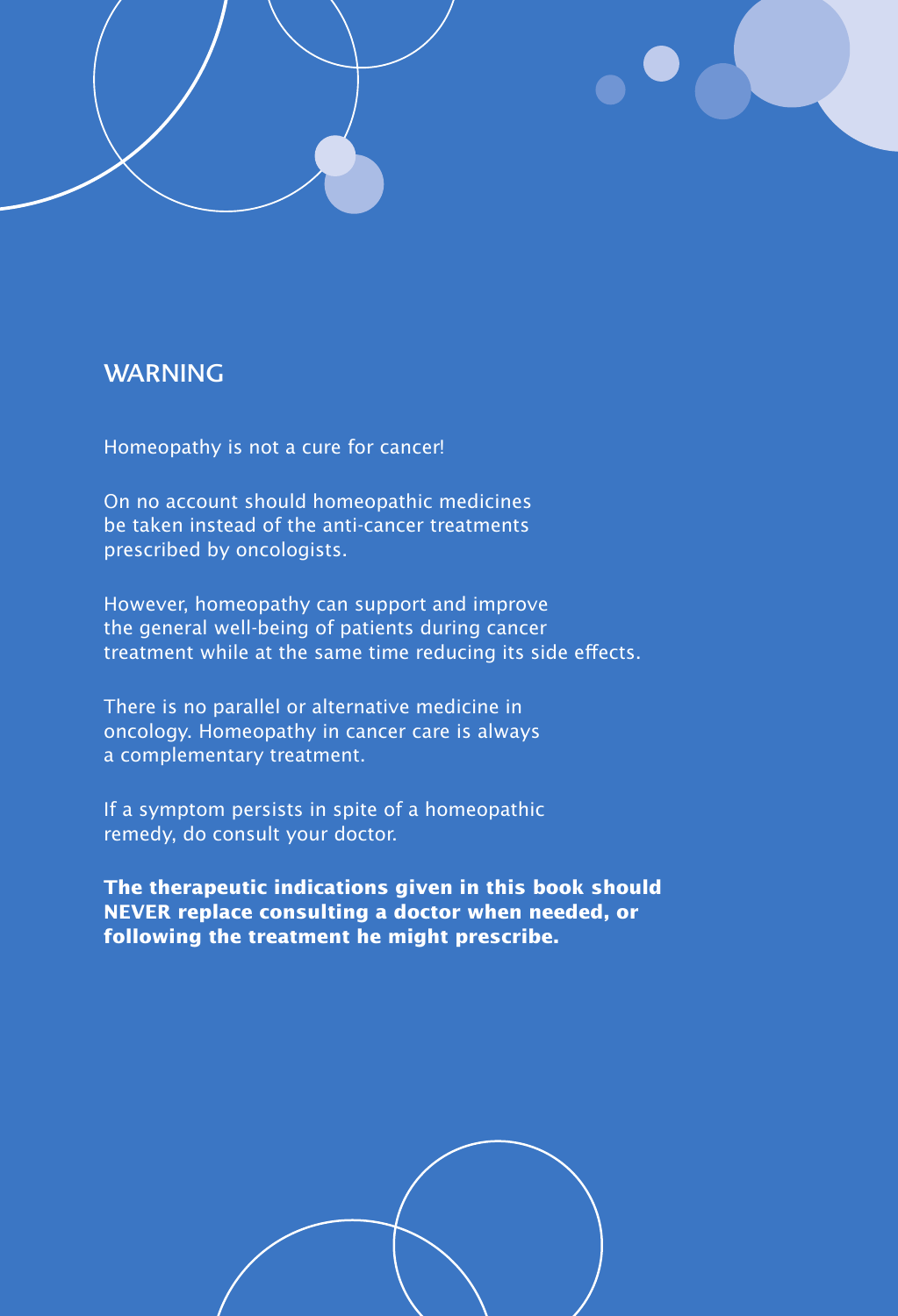# Neurological Disorders (Nervous Disorders)

# Peripheral Neuropathy\* (Tingling of the Extremities)

Some chemotherapies are neurotoxic, and we must make every effort to try to prevent neurological damage before it gets established permanently. Oxaliplatin (Eloxatin®) causes peripheral sensory neuropathy that begins within hours after the infusion in 100% of patients, characterized by tingling with or without cramps and triggered by the slightest contact with the cold. In 90% of cases it disappears in the year following discontinuation of the drug. Other platinum salts (cisplatin and carboplatin), taxanes: paclitaxel and docetaxel (Taxol® and Taxotere®), vincristine and a monoclonal antibody: erlotinib (Velcade®), can also be responsible for peripheral neuropathies.

Avoid anything that can compress the affected areas (compression stockings, shoes which are too tight, massages...) because pressure on nerves makes the pain worse. Vitamin B1 and B6, magnesium and L-carnitine may prevent some symptoms and are sometimes prescribed by the oncologist. Gabapentin (Neurontin®) and pregabalin (Lyrica®) reduces pain, but can cause side effects. Homeopathic treatment will be especially active at the onset of symptoms, hence the importance of starting it from the first sessions of chemotherapy.

#### As a preventive measure

**NERVUS MEDIANUS:** organotherapy remarkably effective in protec**ting nervous tissue.** In 7X, 10 drops two to three times a day, starting the day of chemotherapy treatment and for another three to five days, until tingling disappears.

**99**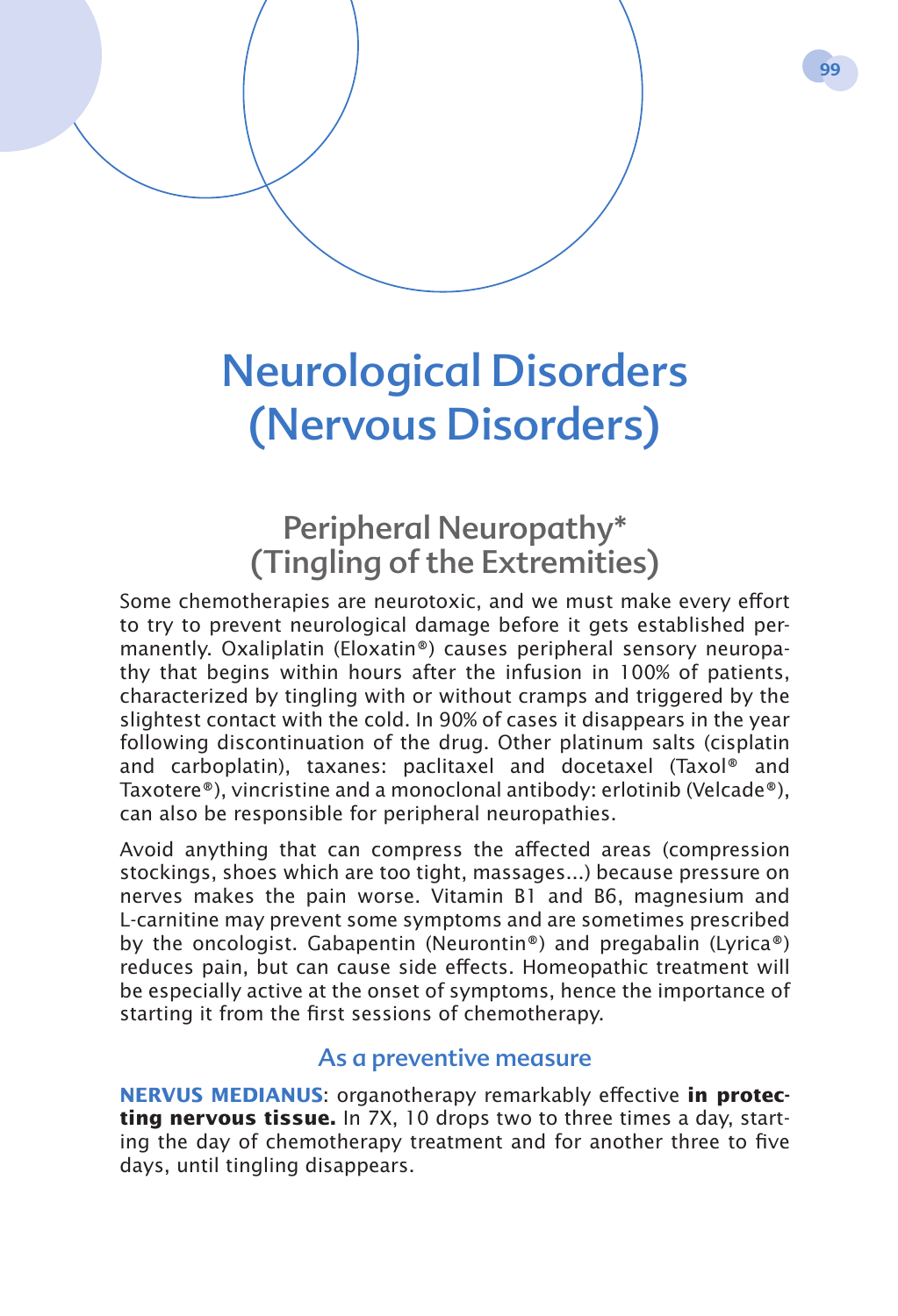**OXALICUM ACIDUM:** prevents peripheral neuropathy due to oxali**platin.** In 6C, three pills a day starting the day after chemotherapy for 3 to 5 days.

**Cuprum metallicum**: for **spasmodic jaw and neck pain** aggravated by cold, giving the impression of being unable to chew or swallow. In 30C, 3 pills once or twice per day.

## Typical prescription: prevention of neuropathies from Day 1 to Day 5 after each neurotoxic chemotherapy

|                           | morning  | noon     | evening  |
|---------------------------|----------|----------|----------|
| <b>NERVUS MEDIANUS 7X</b> | 10 drops | 10 drops | 10 drops |

# When there is tingling

**Arsenicum album**: indicated in **progressive ascending paralysis of the hands and feet,** preceded by numbness and tingling. The extremities are cold and deep tendon reflexes are diminished and abolished. Muscles are weakened and cramps are common especially at night in bed. All symptoms are aggravated by cold. In 12C, one to two times per day, or ten pills twice a week in 30C.

**RHUS TOXICODENDRON:** tingling of the extremities aggravated by cold. **Numbness of fingers when grabbing something.** Even fresh air is felt as painful. In 6C, 3 pills, two to three times per day.

**PETROLEUM:** sharp pains in the fingertips, **accompanied by cracks, worse in winter** and in cold condition. In 6C, 3 pills, two to three times per day.

**SECALE CORNUTUM:** numbness and tingling of the extremities **aggravated by heat**. Loss of feeling in fingers and toes, which feel as if they were wooden. In 6C, 3 pills, two to three times per day.

**Zincum metallicum**: uncontrollable movement of the lower limbs, due to a **feeling of restlessness in the legs.** When lying down the restless leg syndrome prevents the patient from sleeping. He needs to stretch his muscles. Tremors, jumps, contractures and muscle spasms. Tingling and a feeling of insects creeping under the skin. In 6C or 12C, 3 pills, twice a day.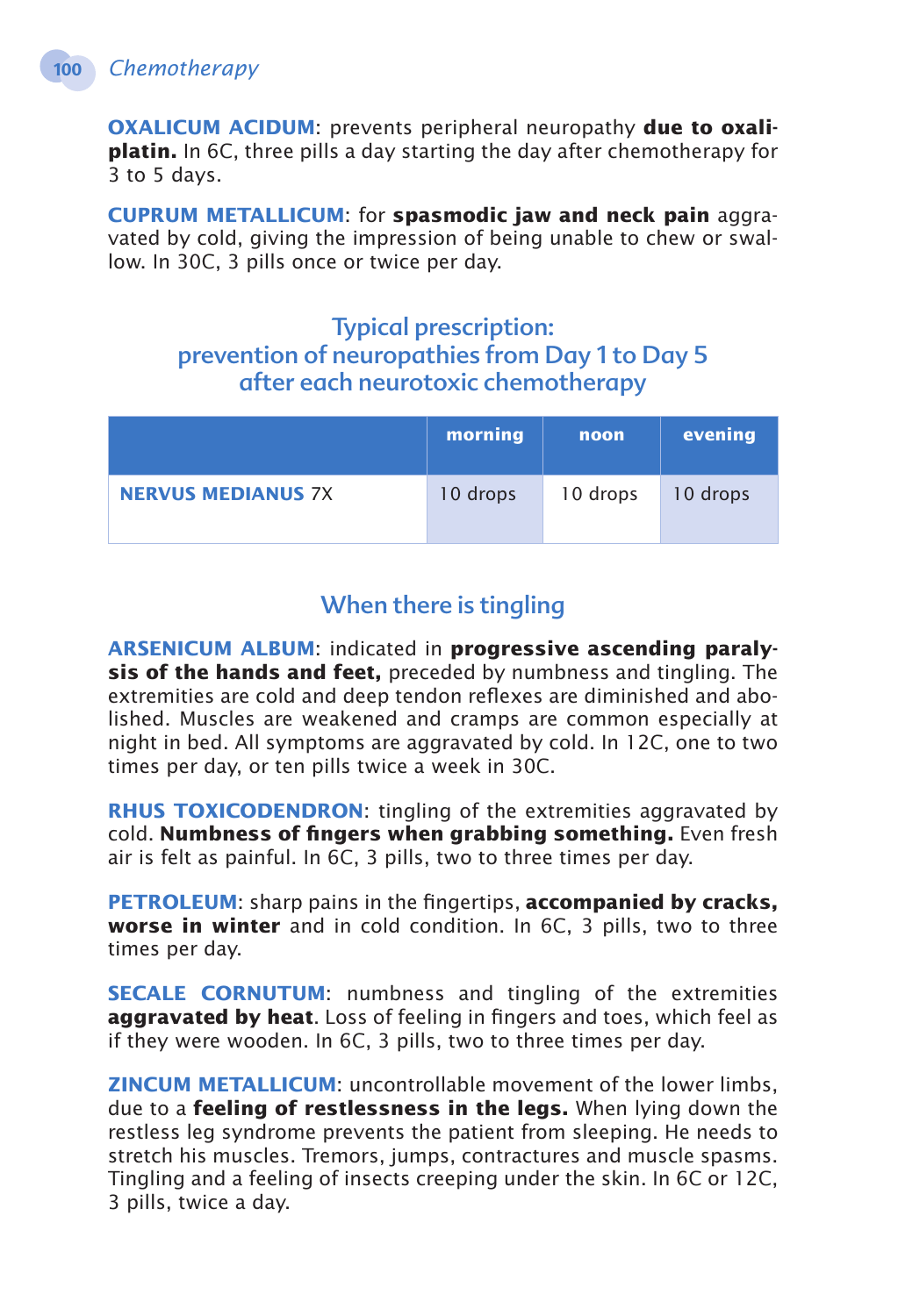| <b>Tingling</b>                 | morning  | noon    | evening  | <b>at</b><br><b>bedtime</b> |
|---------------------------------|----------|---------|----------|-----------------------------|
| <b>NERVUS 7X</b>                | 10 drops |         | 10 drops |                             |
| <b>ARSENICUM ALBUM,</b><br>12 C |          | 3 pills |          |                             |
| <b>ZINCUM METALLICUM</b><br>12C |          |         |          | 3 pills                     |

# Typical prescription: tingling of the extremities

### When there is pain

**Hypericum perforatum**: **acute, stabbing, tearing, unbearable pain of the nerve endings.** The pain following a traumatised nerve pathway. The pain travels from the extremities to the base of the limbs and follows the nerve pathways. In 30C, 3 pills, 2 to 3 times per day.

**Aconitum napellus**: neuralgia of recent onset, **by exposure to dry cold.** Paraesthesia, tingling, then a feeling of numbness after the crisis. Aggravations: in the evening and around midnight. In 12C, 2 to 3 times per day.

**MEZEREUM: burning** neuralgia made worse by cold and damp. In 12C, 3 pills, 3 times a day.

**RANUNCULUS BULBOSUS:** burning neuralgic pains **aggravated by the slightest touch.** In 12C, 3 pills, 3 times a day.

| <b>Nerve pain</b>    | morning     | noon  | evening     | at<br>bedtime |
|----------------------|-------------|-------|-------------|---------------|
| <b>NERVUS 7X</b>     | 10<br>drops |       | 10<br>drops |               |
| <b>HYPERICUM 30C</b> |             | pills |             | 3<br>pills    |

# Typical prescription: when there is nerve pain

## To stimulate the healing of nerves

**Selenium** 6C, **Chromium** 3C**, Zincum metallicum** 6C, **Calcarea carbonica** 6C and **Nervus** 7X. Two pills of each tube, morning and evening, for several weeks. Fabio de Almeida Bolognani, a homeopathic physician from Rio de Janeiro and a specialist in the treatment of neurological diseases, proposes using a combination of these 5 drugs to promote regrowth of the myelin sheath\* and reduce tingling once the lesions are established. **It takes several months of treatment to achieve healing once neuropathy is established.**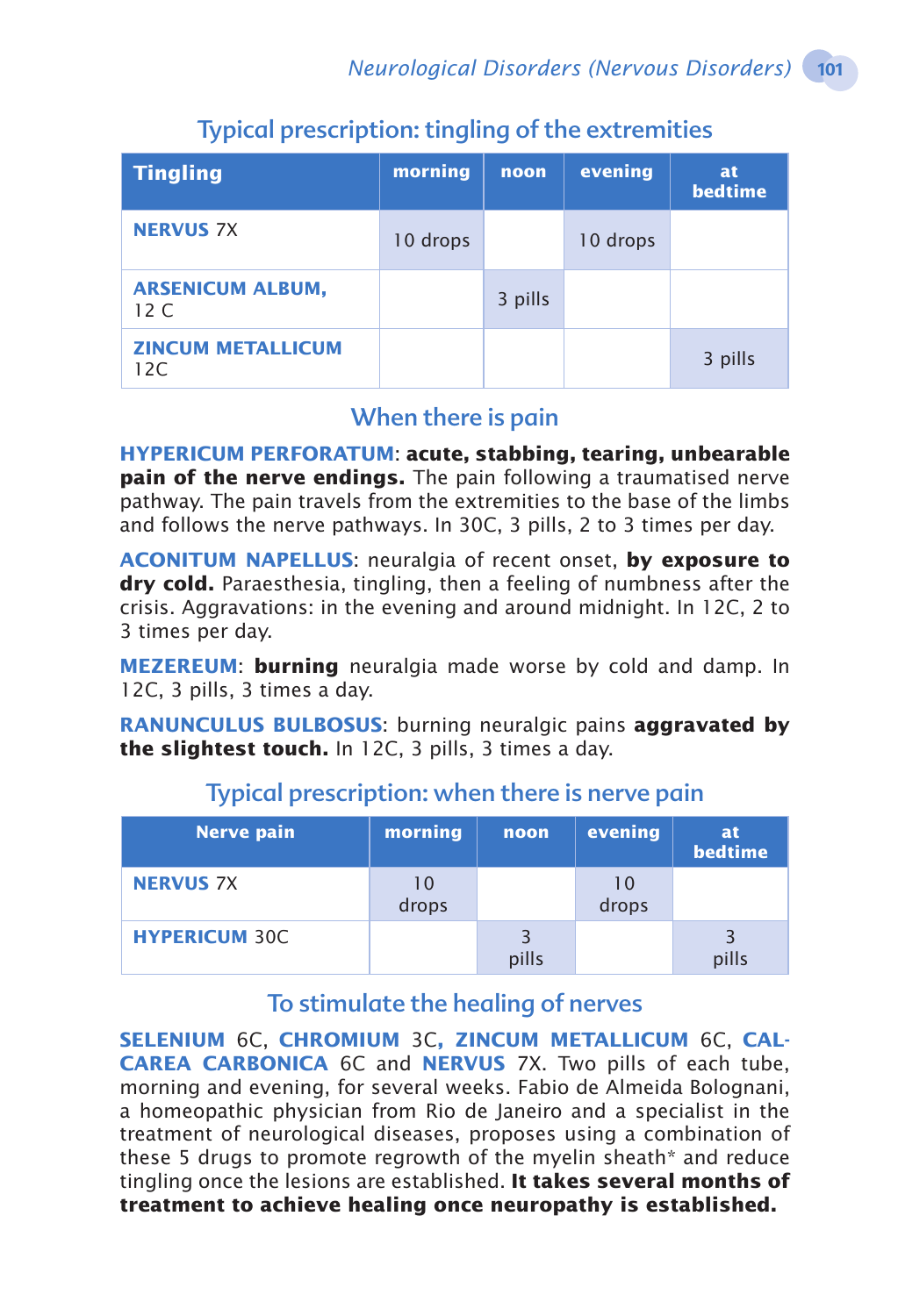**Thallium sulphuricum**: this is an **excellent medicine to recover from chemotherapy treatments,** which helps those who suffer from peripheral neuropathy, stimulates hair growth and improves the general condition of the patient. In 6C, 3 pills, twice a day.

# **Dizziness**

It has multiple causes in oncology: anaemia, tiredness, blood pressure problems, neurological trouble of the inner ear caused by chemotherapy (cisplatin). If it persists, consult an E.N.T specialist or talk to your oncologist who may prescribe a scan. In the meantime, you can use:

**Cocculus**: **dizziness with or without nausea,** fatigue. In 12C, 3 pills several times a day when suffering from an attack of dizziness.

**Bryonia**: vertigo **at the slightest movement**. In 6C, 3 pills several times a day during the attack.

**CHENOPODIUM:** dizziness associated with hearing loss and tinnitus (ringing in the ears). These symptoms similar to **Menieres syndrome,**  are sometimes encountered after chemotherapy with cisplatin. Speak to your oncologist. In 6C or 12C, 3 pills, two to three times a day.

**CEREBELLUM:** organotherapy medicine to provide support of the cerebellum function. **When there is a problem of balance,** in 8X, 10 drops once to 3 times a day.

| <b>Dizziness</b>    | morning | noon  | evening | at bed-<br>time |
|---------------------|---------|-------|---------|-----------------|
| <b>BRYONIA 6C</b>   | pills   |       | pills   |                 |
| <b>COCCULUS</b> 12C |         | pills |         | pills           |

# Typical prescription for dizziness

# Vagal Episodes

Lipothymy also called fainting is very embarassing for people who are prone to it. It occurs at the sight of blood, when experiencing strong emotions, when feeling weak or nauseous.

**TABACUM:** the face is very **pale, covered in cold sweats;** there is a drop in blood pressure, clouded vision with shiny grey stars, low pulse rate. The patient feels cold and yet he wants to take his outer clothes off and looks for somewhere cool. He should be asked to lie down in the fresh air or near an open window, to loosen his clothes and to close his eyes. In 6C, 3 pills as soon as possible!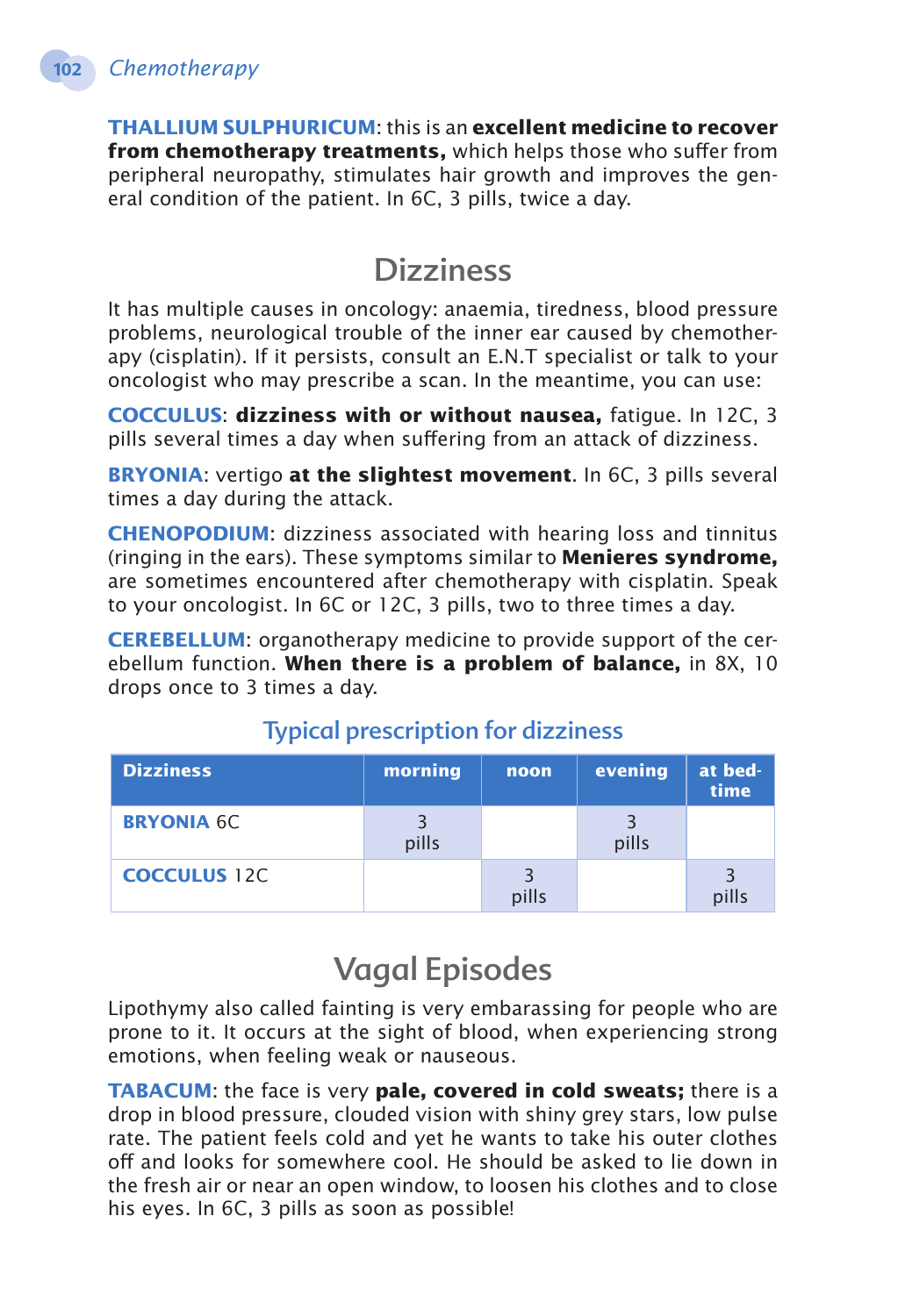# Memory Disorders

Chemotherapy disrupts recent memory. This is very distressing for patients, but fortunately is reversible. One to two years after the end of treatment all cerebral faculties are back [Inagaki M. 2007]. A regular intake of foods rich in omega 3 essential oils (rapeseed oil, nuts or camelina) is recommended together with physical activity. If the discomfort is too great, you can take:

**CEREBRUM:** organotherapy medicine which **can effectively support the memory** during chemotherapy and brain radiotherapy, as a preventive or as a curative measure. In 8X, 10 drops twice daily.

**SULPHUR:** especially for poor memory for proper names and par**ticularly people's names**. In 30C, 3 pills at bedtime every other day.

**Baryta carbonica**: slow mental and motor processes. **Significant loss of recent memory.** Disorientation in time and space with anxiety. In 30C, 3 pills at bedtime every other day.

| <b>Memory</b>                         | morning  | evening  | at bedtime<br>on even<br>days | at bedtime<br>on odd<br>days |
|---------------------------------------|----------|----------|-------------------------------|------------------------------|
| <b>CEREBRUM 8X</b>                    | 10 drops | 10 drops |                               |                              |
| <b>BARYTA</b><br><b>CARBONICA 30C</b> |          |          |                               | 3 pills                      |
| <b>SULPHUR 30C</b>                    |          |          | 3 pills                       |                              |

## Typical prescription: memory loss

# Sleep Disorders

Patients often complain of sleep disruption during chemotherapy for various reasons (anxiety, liver problems, fatigue, heavy night sweats...). Until the cause can be treated, you can try to take, in the evening, before bedtime:

## For difficulties in getting to sleep

**Ambra grisea**: insomnia after nervous excitement, **sleep disappears as soon as you put your head on the pillow.** In 6C, 3 pills at bedtime.

**Coffea cruda**: difficulties in falling asleep, **with an unstoppable rush of thoughts.** Excitement after hearing some good news. The patient finds any sensory stimulus (noise, light, motion, touch) very annoying. Very useful when the time for the first sleep period has passed. In 6C, 3 pills at bedtime.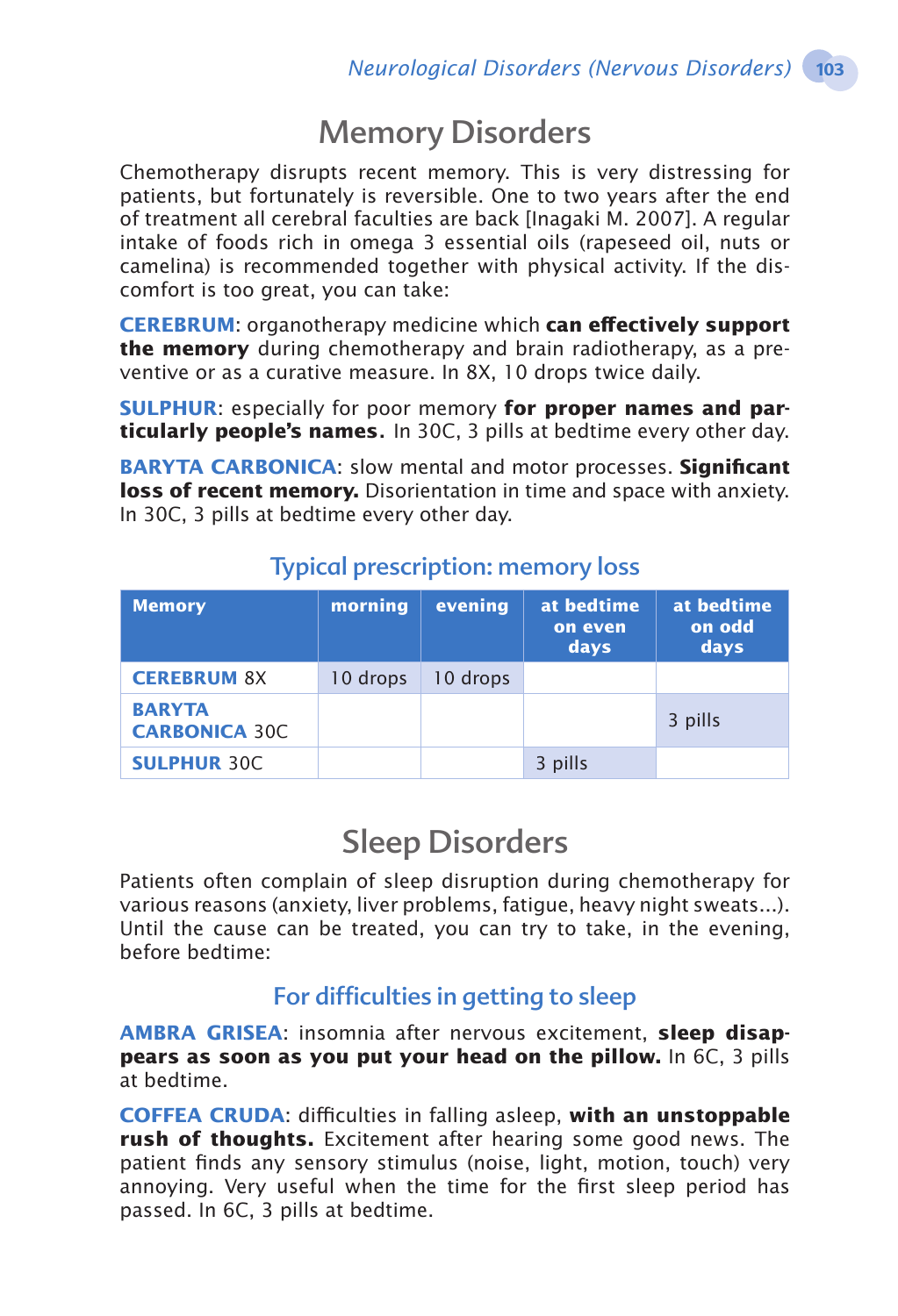**Aconitum napellus**: insomnia with **anxiety.** Sleep is also called the "little death"! This is indeed what causes anxiety in patients who respond well to **ACONITUM**, especially before midnight. In 6C, 3 pills at bedtime.

## For insomnia in the middle of the night

**Arsenicum album**: the patient, very weak, emaciated and feeling the cold, wakes up anxiously **at around 1am.** Anxious agitation in bed for fear of death. He feels he is condemned, but finds reassurance in following his treatment assiduously. In 12C, 3 pills at bedtime.

**Kalium carbonicum**: the patient also wakes up **anxiously around 2-3 am**. He is tired, with low back pain, anaemia and this characteristic oedema of the corner of the eyelids. Worried by his health problems, he thinks only of himself and his illness. Breathing difficulties at three in the morning, forcing him to sit down, hands on knees to breathe better. In 12C, 3 pills at bedtime.

**Nux vomica**: waking **at 3-4 am** thinking of his professional problems, with thirst and a coated tongue. Going back to sleep is difficult and usually occurs just when the alarm clock sounds! He feels he is more tired getting up than he was when he went to bed. Frequent sneezing on waking. In 12C or 30C, 3 pills at bedtime.

**Sulphur**: looking for cool places and **leaves his feet out of the bed clothes because he is always too hot.** He is woken up by nocturnal hot flushes. In 30C, 3 pills at bedtime.

*Complex*:

**Avena sativa** 1X/ **Calcarea Carbonica** 8X*/* **Phosphorus** 25X/ **Sulphur** 25X/ **Valeriana** 3X ana 50ml (Weleda), 10 drops at bedtime and in the night if necessary.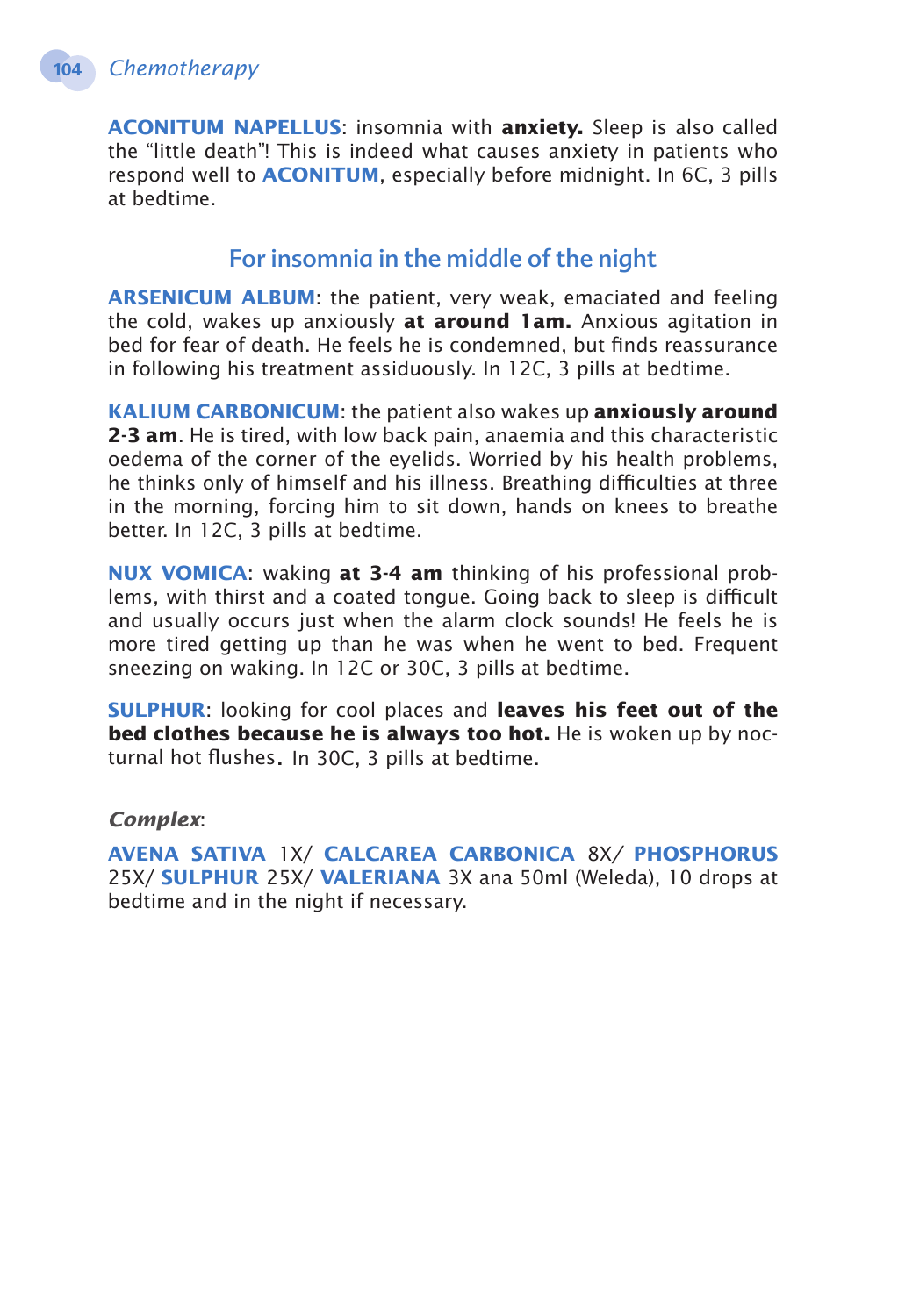# Central Neurological Disorders

(brain metastases)

Faced with the sudden onset of new neurological symptoms, whether of mood disorders, balance, vision, speech, smell, taste, sensitivity or motor disorders, you always need to think that it might be a **possible manifestation of a cerebral metastasis.** You must speak to your physician. If the clinical examination confirms the suspicion of cerebral disorders, a CT or MRI scan will be performed as a matter of urgency. If positive, steroid treatment will be started to relieve cerebral oedema and targeted radiotherapy might be required. With these treatments, you can also take:

**Natrum sulphuricum**: highly effective in **reducing oedema** surrounding brain tumours. In 30C, ten pills, straight away.

**Apis mellifica**: it is the other medication for **peri-metastatic cerebral oedema.** Fast-acting but of short duration, it must be taken frequently. In increasing potencies from 6C to 30C, 3 pills, three to eight times per day.

**CORTISONE:** to be taken in all cases to decrease the side effects of steroids. In 12C, 3 pills, twice daily.

| <b>Brain metastases</b>                    | morning | noon    | evening | at bed-<br>time | <b>straight</b><br>away |
|--------------------------------------------|---------|---------|---------|-----------------|-------------------------|
| <b>APIS 12C</b>                            | 3 pills | 3 pills |         | 3 pills         |                         |
| <b>CORTISONE 12C</b>                       |         |         | 3 pills |                 |                         |
| <b>NATRUM</b><br><b>SULPHURICUM</b><br>30C |         |         |         |                 | 10 pills                |

## Typical prescription: brain metastasis supportive care